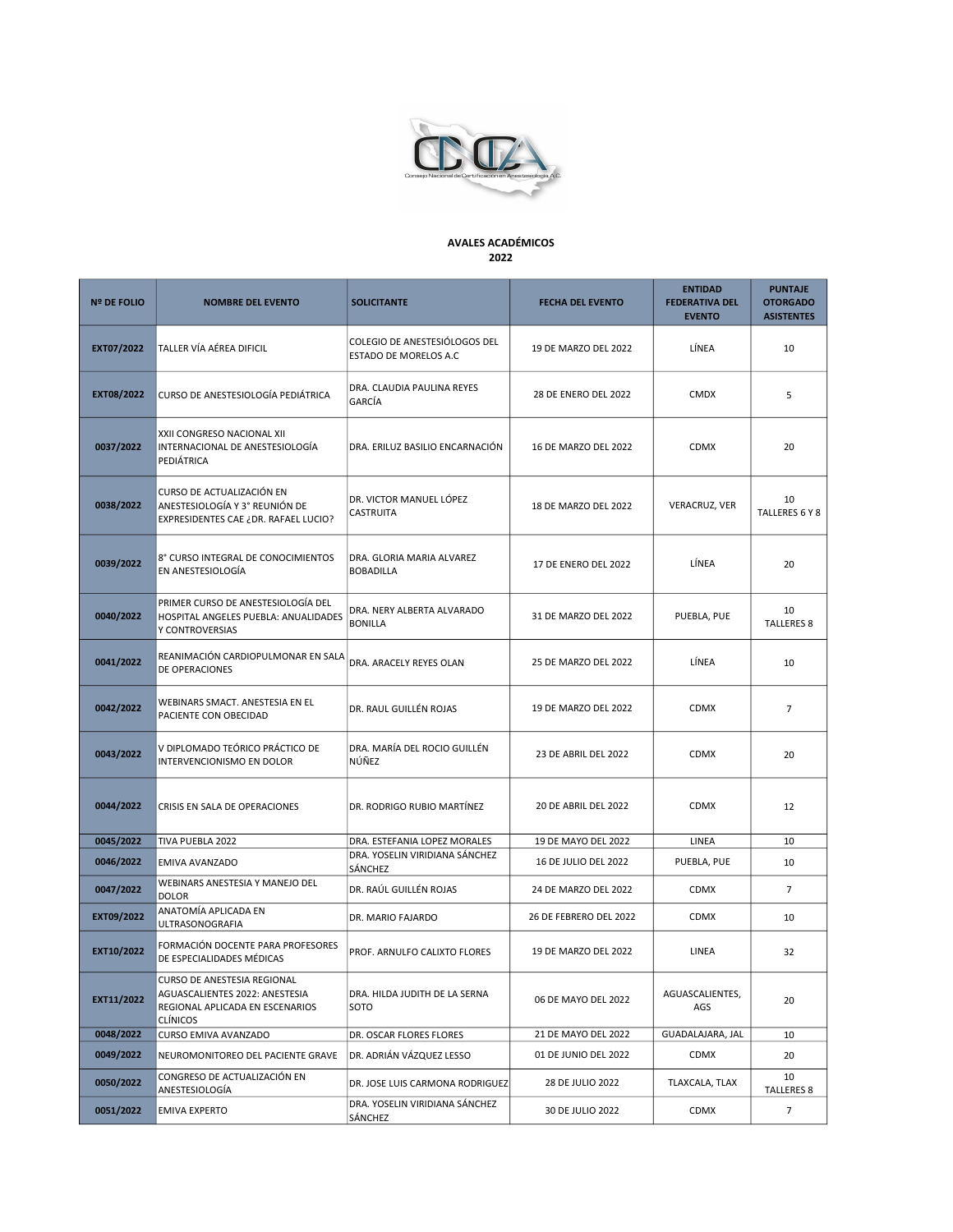| 0052/2022  | ACTUALIZACIÓN EN EL MANEJO DE VÍA<br>AÉREA                                                                                        | DR. DAVID ANGEL GARCIA ARREOLA                         | 07 DE MAYO DEL 2022     | QUERÉTARO, QRO    | 15                      |
|------------|-----------------------------------------------------------------------------------------------------------------------------------|--------------------------------------------------------|-------------------------|-------------------|-------------------------|
| 0053/2022  | 6TO CONGRESO INTERNACIONAL DE VÍA<br>AERÉA EVALa MÉXICO                                                                           | DR. JUAN CARLOS FLORES CARRILLO                        | 12 DE MAYO DEL 2022     | GUADALAJARA, JAL  | 20                      |
| 0054/2022  | 1ER CURSO INTERNACIONAL DE ECO<br>ANATOMÍA APLICADA A LA ANESTESIA<br><b>REGIONAL</b>                                             | DR. JUAN ANTONIO COVARRUBIAS<br>VELA                   | 04 DE MAYO DEL 2022     | <b>CDMX</b>       | 20                      |
| 0055/2022  | XXV CURSO DEL NOROESTE Y XIX<br>INTERNACIONAL DE TEMAS SELECTOS EN<br>ANESTESIOLOGÍA                                              | DRA. SILVIA ANNEL PRINCE ANGULO                        | 11 DE MAYO DEL 2022     | MAZATLÁN, SIN     | 25<br><b>TALLERES 8</b> |
| 0056/2022  | XXIII CURSO DE ACTUALIZACIÓN EN<br>ANESTESIOLOGÍA EN GINECOLOGÍA Y<br><b>OBSTETRICIA</b>                                          | DRA. MAGDALENA RAMIREZ RIO DE<br>LA LOZA               | 26 DE MAYO DEL 2022     | LINEA             | 20                      |
| 0057/2022  | TALLER HEMORRAGIA OBSTÉTRICA                                                                                                      | DRA. MAGDALENA RAMIREZ RIO DE<br>LA LOZA               | 04 DE JULIO DEL 2022    | LINEA             | 12                      |
| 0058/2022  | CURSO EMIVA AVANZADO                                                                                                              | DRA. YOSELIN VIRIDIANA SÁNCHEZ<br>SÁNCHEZ              | 13 DE AGOSTO DEL 2022   | <b>IRAPUATO</b>   | 10                      |
| 0059/2022  | FORMACIÓN DE PERITOS EN JUICIO ORAL                                                                                               | COLEGIO DE ANESTESIÓLOGOS DEL<br>NORTE DE VERACRUZ A.C | 11 DE JUNIO DEL 2022    | POZA RICA, VER    | 12                      |
| 0060/2022  | <b>EMIVA GOLD</b>                                                                                                                 | DRA. YOSELIN VIRIDIANA SÁNCHEZ<br>SÁNCHEZ              | 29 DE JUNIO DEL 2022    | LINEA             | 15                      |
| 0061/2022  | XXIX ENCUENTRO - CURSO BLOQUEOS<br>NERVIOSOS PERIFÉRICOS DE EXTREMIDAD<br><b>SUPERIOR</b>                                         | DR. LEANDRO GONZÁLEZ<br>VILLANUEVA                     | 29 DE JULIO DEL 2022    | MONTERREY, N.L    | 19                      |
| 0062/2022  | CONGRESO REGIONAL ZONA 6 DE LA<br>FEDERACIÓN MEXICANA DE<br>ANESTESIOLOGÍA                                                        | DRA. ELMA PATRICIA FONZ MURILLO                        | 23 DE JUNIO DEL 2022    | VILLAHERMOSA, TAB | 10<br><b>TALLERES 8</b> |
| 0063/2022  | TALLER ANESTESIA REGIONAL EN CADÁVER                                                                                              | DR. JERÓNIMO VÁZQUEZ URIBE                             | 24 DE JUNIO DEL 2022    | MONTERREY, N.L    | 12                      |
| 0064/2022  | TALLER ANESTESIA REGIONAL EN CADÁVER                                                                                              | DR. JERÓNIMO VÁZQUEZ URIBE                             | 17 DE JUNIO DEL 2022    | MONTERREY, N.L    | 12                      |
| 0065/2022  | WEBINARS SMACT ANESTESIA EN EL<br>PACIENTE PEDIÁTRICO                                                                             | DR. RAÚL GUILLÉN ROJAS                                 | 07 DE ABRIL DEL 2022    | <b>CDMX</b>       | 8                       |
| 0066/2022  | DIPLOMADO EN ANESTESIA REGIONAL                                                                                                   | DR. JERÓNIMO VÁZQUEZ URIBE                             | 01 DE JUNIO DEL 2022    | MONTERREY, N.L    | 20                      |
| 0067/2022  | EMIVA AVANZADO                                                                                                                    | DRA. YOSELIN VIRIDIANA SÁNCHEZ<br>SÁNCHEZ              | 02 DE JULIO DEL 2022    | MONTERREY, N.L    | 10                      |
| 0068/2022  | XIX CONGRESO VIRTUAL MEXICANO DE<br>ANESTESIOLOGÍA 2022                                                                           | DRA. DIANA MOYAO GARCÍA                                | 01 DE OCTUBRE DEL 2022  | LINEA             | 20                      |
| 0069/2022  | III CONGRESO REGIONAL DE<br>ANESTESIOLOGÍA Y ENFERMERÍA                                                                           | DRA. MARIA MAGDALENA<br>RODRIGUEZ GUIZAR               | 30 DE JUNIO DEL 2022    | NUEVO NAYARIT     | 10<br><b>TALLERES 8</b> |
| EXT12/2022 | 1ER CURSO EN TÉCNICAS<br>INTERVENCIONISTAS PARA EL MANEJO DEL<br>DOLOR CRÓNICO CON ABORDAJE<br>PERCUTÁNEO BAJO GUÍA FLUOROSCÓPICA | DR. JUAN CARLOS TORRES HUERTA                          | 30 DE MAYO DEL 2022     | <b>CDMX</b>       | 12                      |
| EXT13/2022 | TEMAS SELECTOS EN ANESTESIOLOGÍA I<br>SIMPOSIO CONMEMORATIVO 50 AÑOS<br>UMAE 23                                                   | DRA. NORMA CISNEROS GARCÍA                             | 01 DE JUNIO DEL 2022    | MONTERREY, N.L    | 6                       |
| 0070/2022  | WEBINARS SMACT ANESTESIA FUERA DEL<br>QUIRÓFANO                                                                                   | DR. RAÚL GUILLÉN ROJAS                                 | 02 DE MAYO DEL 2022     | <b>CDMX</b>       | 8                       |
| 0071/2022  | 4° SIMPOSIO CEREBRO CORAZÓN                                                                                                       | DR. VICTOR MANUEL LÓPEZ<br>CASTRUITA                   | 13 DE AGOSTO DEL 2022   | XALAPA, VER       | 6                       |
| 0072/2022  | CURSO DE TÓPICOS DE ANESTESIOLOGÍA EN DRA. CLAUDIA PAULINA REYES<br>EL PACIENTE ONCOLÓGICO                                        | GARCÍA                                                 | 26 DE MARZO DEL 2022    | OAXACA, OAX       | 6                       |
| 0073/2022  | 7MO CURSO DE ANESTESIA OBSTÉTRICA                                                                                                 | DR. ROSEMBERG ALBORES FIGUEROA                         | 01 DE JUNIO DEL 2022    | LINEA             | 20                      |
| 074/2022   | VII CURSO BÁSICO DE ANESTESIA REGIONAL<br>GUIADA POR ULTRASONIDO                                                                  | DR. RAUL HECTOR GONZALEZ PECH                          | 14 DE JULIO DE 2022     | TUXTLA GUTIÉRREZ  | 15                      |
| 0075/2022  | CURSO-TALLER ACTUALIDADES EN<br>ANESTESIA REGIONAL EN EL INR LGII                                                                 | DR. DAVID UNZUETA NAVARRO                              | 04 DE AGOSTO 2022       | CDMX              | 10                      |
| EXT14/2022 | INTERVENTIONAL PAIN LEADERS MEETING                                                                                               | DR. JESUS MEDINA                                       | 13 DE MAYO 2022         | MONTERREY, N.L    | 12                      |
| EXT16/2022 | CURSO BÁSICO ANESTESIA REGIONAL<br><b>GUIADO POR ULTRASONIDO</b>                                                                  | DR. ERICK DUNKLEY PINNOK                               | <b>18 DE JUNIO 2022</b> | REYNOSA, TAMS     | 8                       |
| 0076/2022  | EMC ELSEVIER ACTUALIZACIÓN 184                                                                                                    | LIC. JUAN ALBERTO LÓPEZ MARTÍN                         | 14 DE JULIO 2022        | LINEA             | 6                       |
| 0077/2022  | EMC ELSEVIER ACTUALIZACIÓN 183                                                                                                    | LIC. JUAN ALBERTO LÓPEZ MARTÍN                         | 14 DE JULIO 2022        | LINEA             | 6                       |
| 0078/2022  | 5° CURSO INTERNACIONAL "REANIMACIÓN<br>CARDIOPULMONAR EN SALA DE<br>OPERACIONES. TEORÍA Y SIMULACIÓN<br>CLÍNICA"                  | DR. PASTOR LUNA ORTIZ                                  | 02 DE SEPTIEMBRE 2022   | CDMX              | 10                      |
| 0079/2022  | CURSO EMIVA AVANZADO                                                                                                              | DRA. YOSELIN VIRIDIANA SÁNCHEZ<br>SÁNCHEZ              | 27 DE AGOSTO 2022       | TIJUANA, B.C      | 10                      |
| 0080/2022  | SESIÓN ESTATUTARIA 2022-1                                                                                                         | DR. RAUL GUILLÉN ROJAS                                 | 04 DE JUNIO 2022        | CHIHUAHUA, CHIH   | $\overline{7}$          |